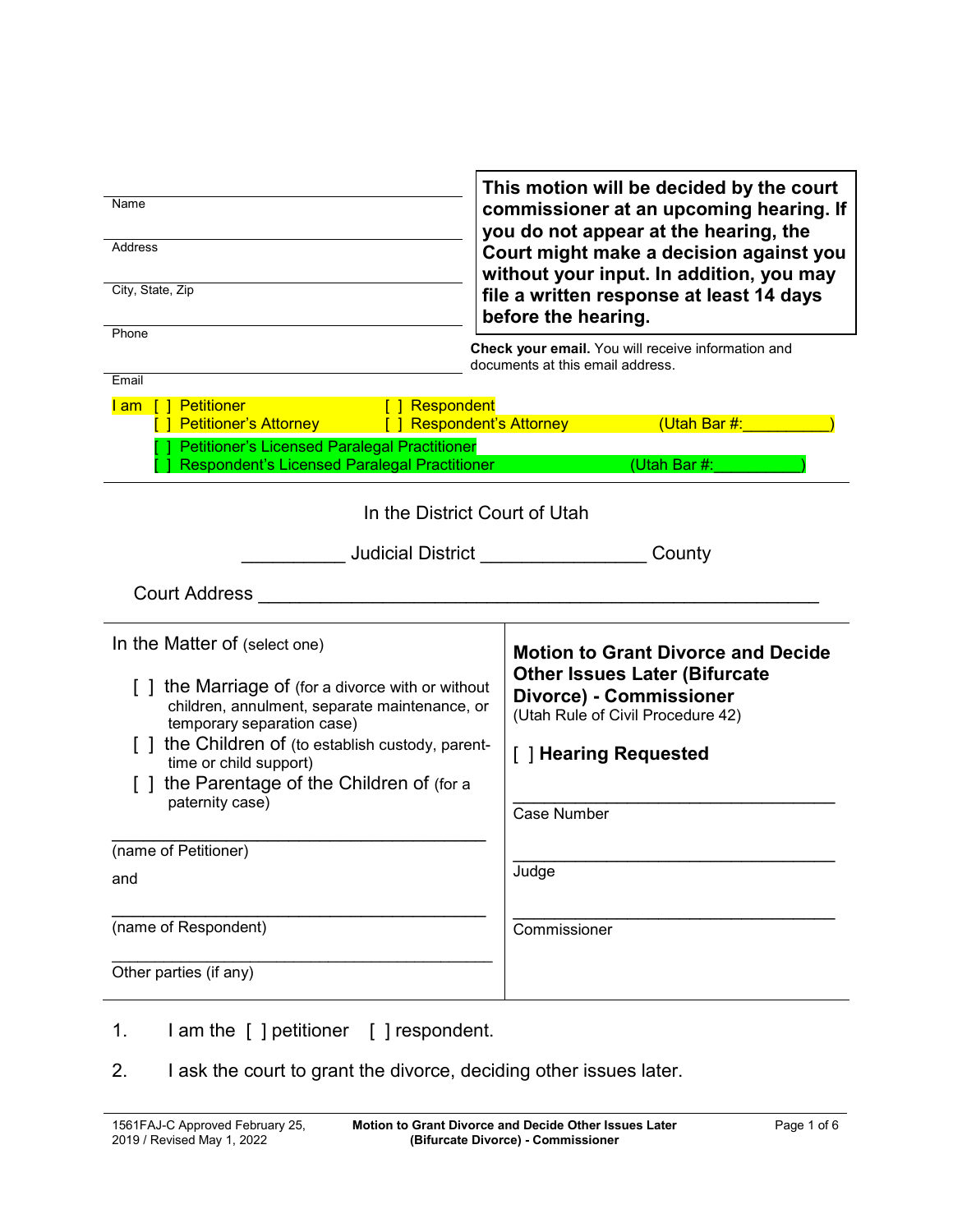3. I ask the following issues be decided later:

### **[ ] all issues**

### Or, these specific issues

### **Children**

- [ ] child custody
- [ ] child support
- [ ] child care
- [] health insurance, medical and dental expenses for the children
- [ ] parent-time
- [] tax exemptions for the children

### **Financial**

- [ ] alimony
- [ ] financial accounts
- [ ] payment of bills and debts
- [ ] pension or military retirement pay division
- [ ] life insurance

# **Property**

- [ ] real estate division
- [ ] personal property division
- [ ] motor vehicles

### **Other**

- [ ] name change
- [ ] attorney fees
- [ ] other \_\_\_\_\_\_\_\_\_\_\_\_\_\_\_\_\_\_\_\_\_\_\_\_\_\_\_\_\_\_\_\_\_\_\_\_\_\_\_\_\_\_\_\_\_\_\_\_\_\_\_\_\_\_
- $\begin{bmatrix} \end{bmatrix}$  other  $\begin{bmatrix} \end{bmatrix}$
- 4. (Choose at least one.)
	- [] Granting the divorce and deciding other issues later would be more convenient for the parties because: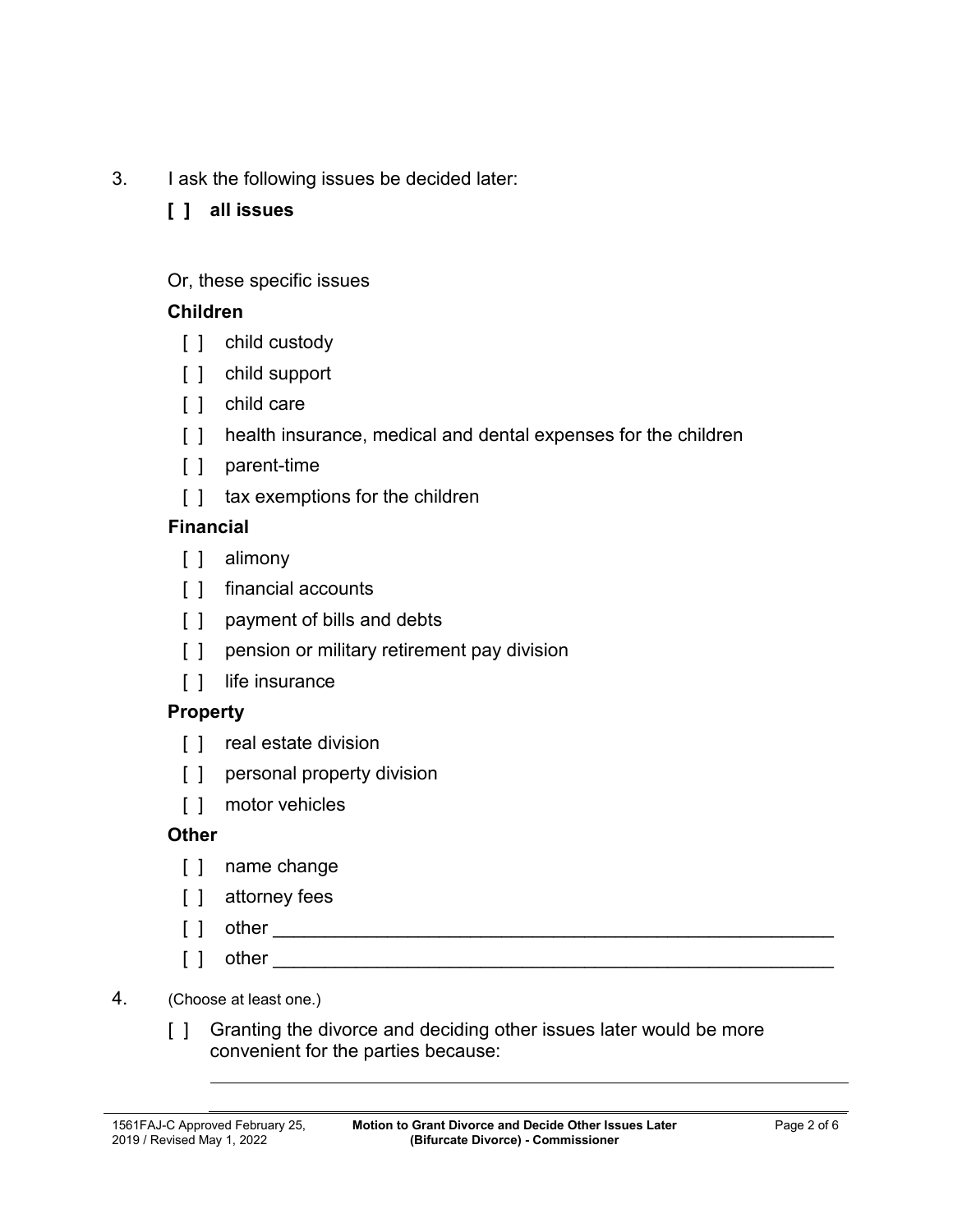|      | Not granting the divorce now could result in the following harm:<br>$\begin{smallmatrix}1\\1\end{smallmatrix}$ |  |  |  |
|------|----------------------------------------------------------------------------------------------------------------|--|--|--|
|      |                                                                                                                |  |  |  |
|      |                                                                                                                |  |  |  |
| 5.   | Deciding the other issues later will not harm the other party because:                                         |  |  |  |
|      |                                                                                                                |  |  |  |
|      |                                                                                                                |  |  |  |
| 6.   | [] I request a hearing.                                                                                        |  |  |  |
|      | [] I do not request a hearing.                                                                                 |  |  |  |
| 7.   | [] I have attached the following documents in support of this motion:                                          |  |  |  |
|      |                                                                                                                |  |  |  |
|      |                                                                                                                |  |  |  |
|      |                                                                                                                |  |  |  |
|      | <b>Petitioner or Respondent</b>                                                                                |  |  |  |
|      | I declare under criminal penalty under the law of Utah that everything stated in this document is true.        |  |  |  |
|      |                                                                                                                |  |  |  |
|      |                                                                                                                |  |  |  |
| Date | <b>Printed Name</b>                                                                                            |  |  |  |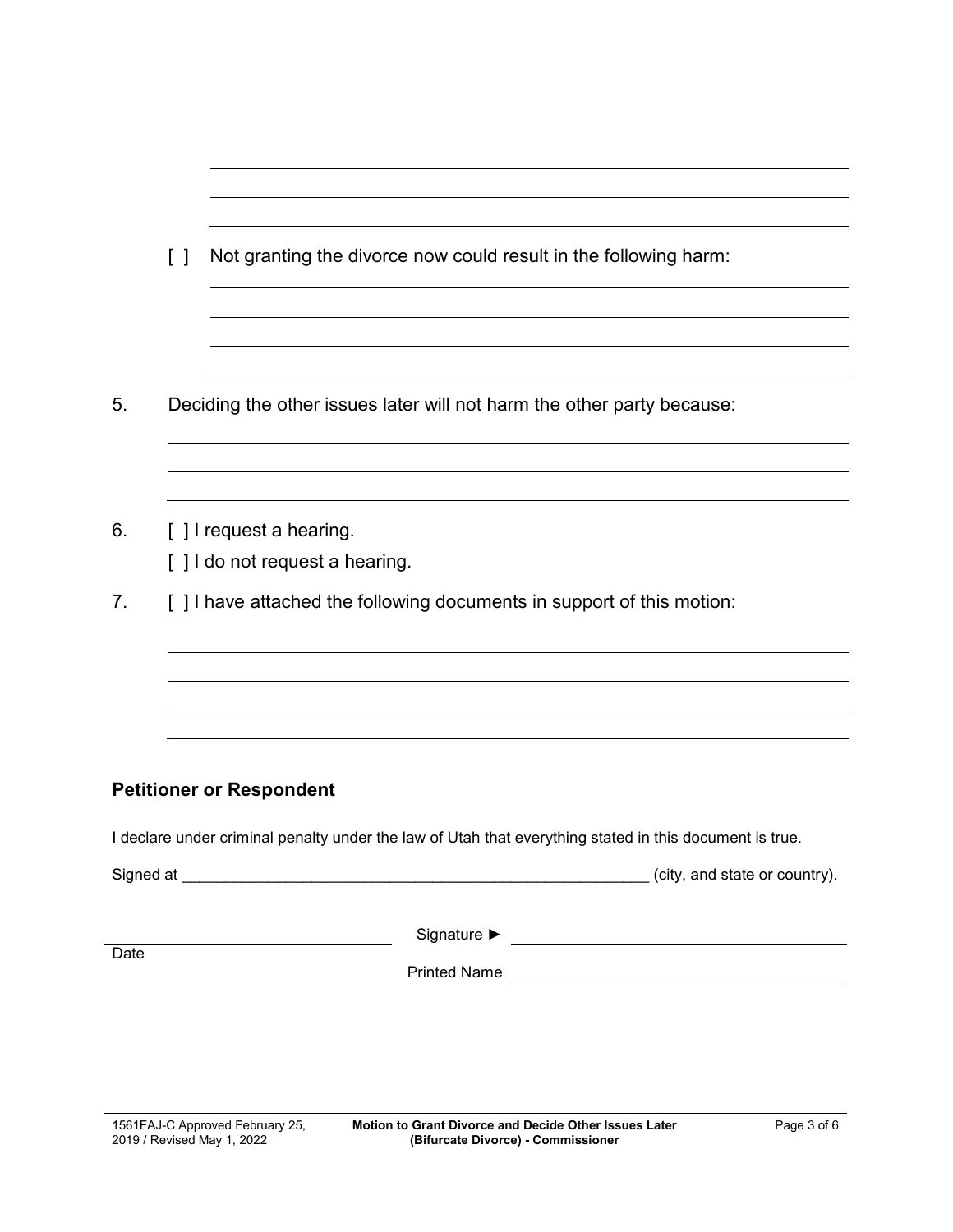# **Attorney or Licensed Paralegal Practitioner of record** (if applicable)

Signature ► Letter Signature → Letter Signature → Letter Signature → Letter Signature → Letter Signature → Letter Signature → Letter Signature → Letter Signature → Letter Signature → Letter Signature → Letter Signature →

**Date** 

Printed Name **Contract Contract Contract Contract Contract Contract Contract Contract Contract Contract Contract Contract Contract Contract Contract Contract Contract Contract Contract Contract Contract Contract Contract C**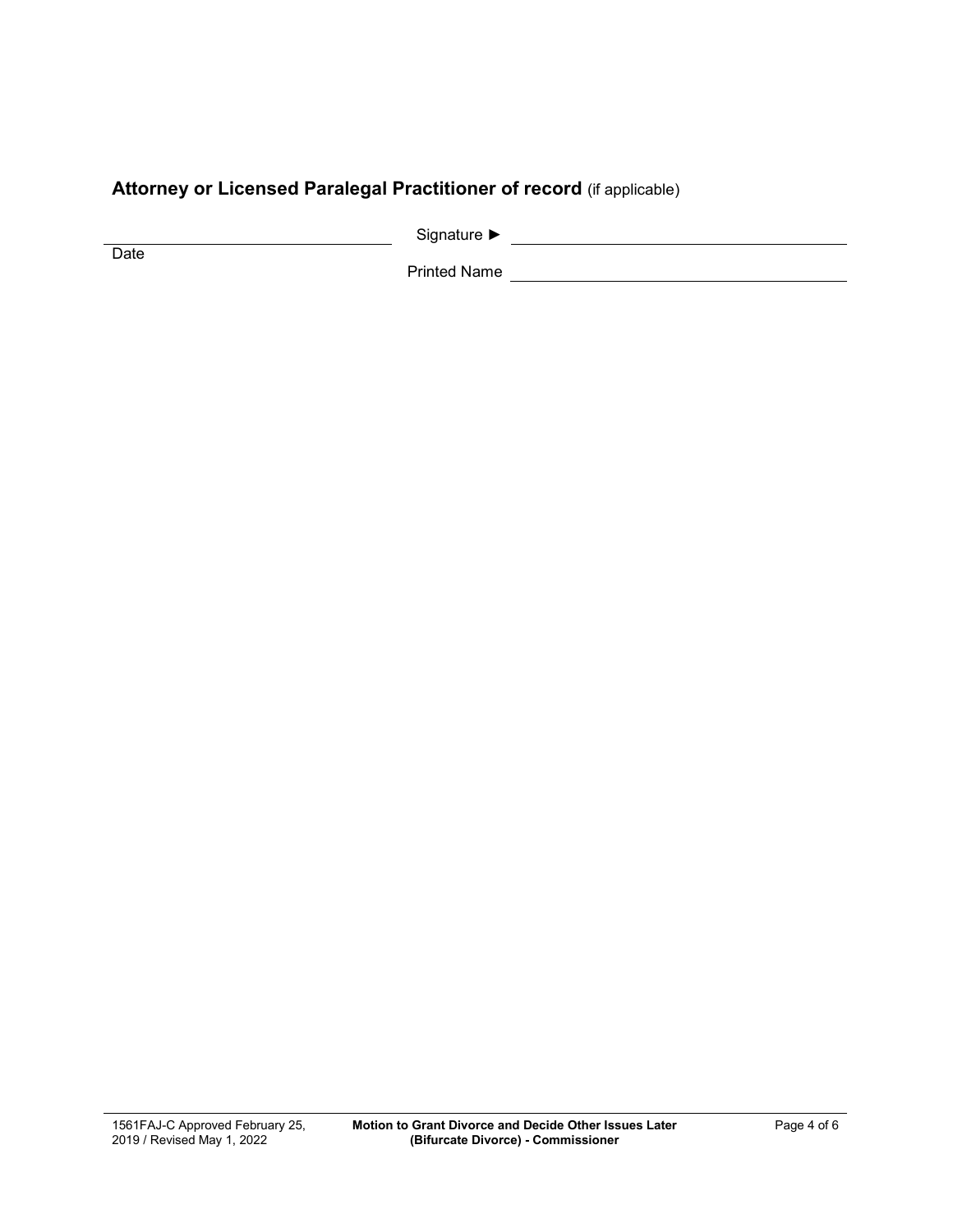### **Notice to responding party**

You have a limited amount of time to respond to this motion. In most cases, you must file a written response with the court and provide a copy to the other party:

- within 14 days of this motion being filed, if the motion will be decided by a judge, or
- at least 14 days before the hearing, if the motion will be decided by a commissioner.

In some situations a statute or court order may specify a different deadline.

If you do not respond to this motion or attend the hearing, the person who filed the motion may get what they requested.

See the court's Motions page for more information about the motions process, deadlines and forms: utcourts.gov/motions



The court's Finding Legal Help web page (utcourts.gov/help) provides information about the ways you



Scan QR code to visit page

Scan QR code to visit page

can get legal help, including the Self-Help Center, reduced-fee attorneys, limited legal help and free legal clinics.

# **Aviso para la parte que responde**

Su tiempo para responder a esta moción es limitado. En la mayoría de casos deberá presentar una respuesta escrita con el tribunal y darle una copia de la misma a la otra parte:

- dentro de 14 días del día que se presenta la moción, si la misma será resuelta por un juez, o
- por lo menos 14 días antes de la audiencia, si la misma será resuelta por un comisionado.

En algunos casos debido a un estatuto o a una orden de un juez la fecha límite podrá ser distinta.

Si usted no responde a esta moción ni se presenta a la audiencia, la persona que presentó la moción podría recibir lo que pidió.

Vea la página del tribunal sobre Mociones para

encontrar más información sobre el proceso de las mociones, las fechas límites y los formularios:



Para accesar esta página escanee el código QR

Para accesar esta página escanee el código QR

utcourts.gov/motions-span

#### **Cómo encontrar ayuda legal**

La página de la internet del tribunal Cómo encontrar ayuda legal (utcourts.gov/help-

# span)

tiene información sobre algunas maneras de encontrar ayuda legal, incluyendo el Centro de Ayuda de los Tribunales de Utah, abogados que ofrecen descuentos u ofrecen ayuda legal limitada, y talleres legales gratuitos.